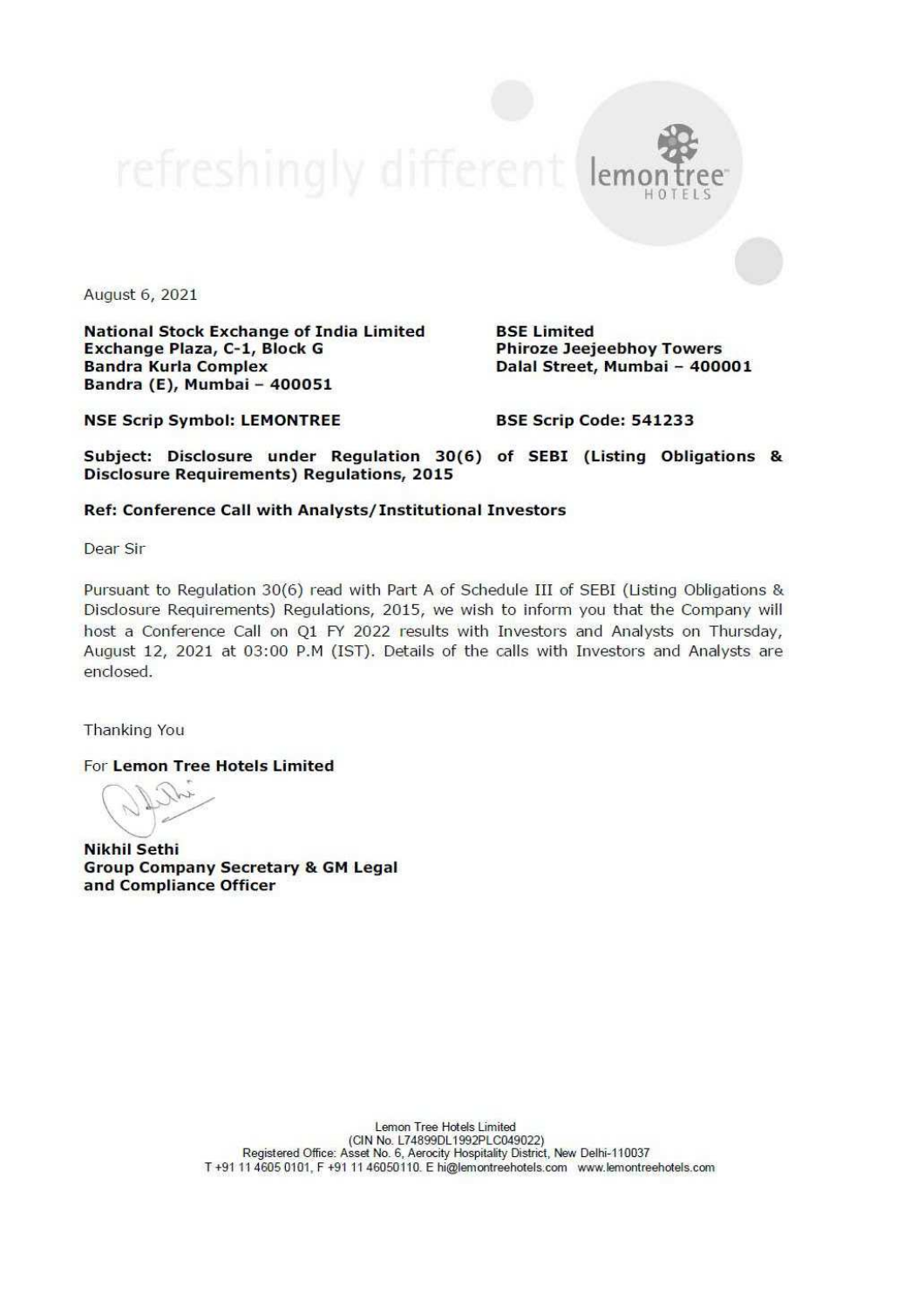

# **Lemon Tree Hotels' Q1 FY22 Earnings Conference Call Thursday, August 12, 2021 at 3:00 PM IST**

Lemon Tree Hotels (LTH) will organize a conference call for investors and analysts on Thursday**, August 12, 2021 at 3:00 PM IST.**

The senior management team will represent LTH on the call.

The conference call will be initiated with a brief management discussion on the Q1 FY22 results to be declared on Wednesday, August 11, 2021 followed by an interactive Question & Answer session.

| Timing                     | 3:00 PM IST on Thursday, August 12, 2021                                                                                                            |
|----------------------------|-----------------------------------------------------------------------------------------------------------------------------------------------------|
| Conference dial-in         |                                                                                                                                                     |
| Primary number             | +91 22 6280 1141 / +91 22 7115 8042                                                                                                                 |
| Singapore Toll Free Number | 800 101 2045                                                                                                                                        |
| Hong Kong Toll Free Number | 800 964 448                                                                                                                                         |
| USA Toll Free Number       | 18667462133                                                                                                                                         |
| UK Toll Free Number        | 0 808 101 1573                                                                                                                                      |
| Pre-registration           | To enable participants to connect to the conference call without<br>having to wait for an operator, please register at the below<br>mentioned link: |
|                            | DiamondPass <sup>ne</sup><br>Click here to<br><b>ExpressJoin the Call</b>                                                                           |

## **Details of the conference call are as follows:**

*Please dial-in 5 minutes prior to the scheduled start to ensure that you are connected to the call on time.*